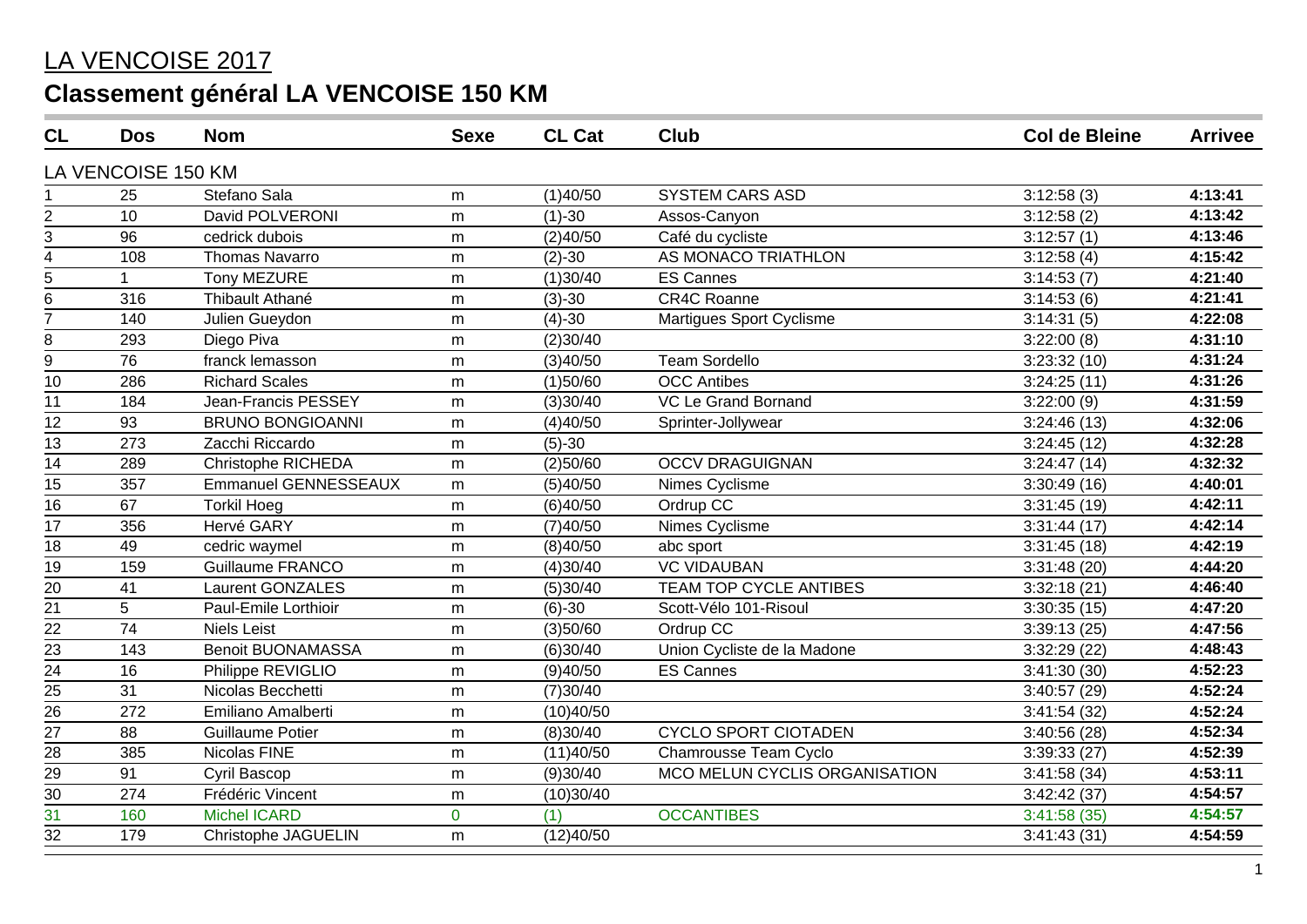| CL              | <b>Dos</b> | <b>Nom</b>                | <b>Sexe</b> | <b>CL Cat</b> | <b>Club</b>                       | <b>Col de Bleine</b> | <b>Arrivee</b> |
|-----------------|------------|---------------------------|-------------|---------------|-----------------------------------|----------------------|----------------|
| 33              | 288        | aloys harbonnier          | m           | $(7)-30$      | team spoc nice                    | 3:38:45(24)          | 4:56:50        |
| $\overline{34}$ | 287        | jeremy COUANON            | m           | $(8)-30$      | team spoc nice                    | 3:39:25(26)          | 4:56:52        |
| 35              | 3          | Thomas BECARUD            | m           | (11)30/40     | Scott-Vélo 101-Risoul             | 3:42:45(38)          | 4:57:09        |
| $\overline{36}$ | 162        | jean-baptiste biscarel    | m           | $(9)-30$      | <b>OCCV</b>                       | 3:42:17(36)          | 4:58:56        |
| $\overline{37}$ | 35         | <b>NOEL ROY</b>           | m           | (13)40/50     | vitrolles triathlon               | 3:41:58(33)          | 4:59:43        |
| $\overline{38}$ | 334        | Claude MARAGA             | m           | $(1)+60$      |                                   | 3:49:53(40)          | 5:05:37        |
| $\overline{39}$ | 260        | Thomas Garcia             | m           | $(10)-30$     | M Santé Cyclisme                  | 3:38:39(23)          | 5:06:41        |
| $\overline{40}$ | 419        | Mickael DENOUX            | m           | (12)30/40     | Etoile sportive cannes            | 3:52:10(44)          | 5:06:57        |
| 41              | 150        | <b>Didier Lafranchise</b> | m           | $(2)+60$      | <b>OCRaphaelois</b>               | 3:54:48(54)          | 5:06:58        |
| $\overline{42}$ | 17         | <b>LAURENCE REVIGLIO</b>  |             | $(1)+40$      | <b>ES Cannes</b>                  | 3:52:15(47)          | 5:06:59        |
| 43              | 353        | <b>Yannick COUANON</b>    | m           | (14)40/50     |                                   | 3:52:14(46)          | 5:07:20        |
| $\overline{44}$ | 12         | Jean-Luc GOSTINICCHI      | m           | (4)50/60      | Nimes Cyclisme                    | 3:52:11(45)          | 5:07:31        |
| $\overline{45}$ | 23         | Franck MOLINARO           | m           | (5)50/60      | <b>OCCA Antibes</b>               | 3:49:52 (39)         | 5:09:06        |
| $\overline{46}$ | 369        | <b>Christophe SARNIN</b>  | m           | (6)50/60      | MJC Plan de Cuques                | 3:51:15(42)          | 5:09:15        |
| $\overline{47}$ | 95         | <b>ALEXANDRE COMBES</b>   | m           | $(11)-30$     | Challenger triathlon Le Cannet    | 3:52:16(48)          | 5:09:38        |
| 48              | 62         | olivier detey             | m           | (15)40/50     | TRIATHLON DU PAYS GRASSOIS        | 3:51:06(41)          | 5:10:40        |
| $\overline{49}$ | 241        | <b>Miguel Ribeiro</b>     | m           | (13)30/40     | Mimosa Sprint Mandelieu           | 3:52:10(43)          | 5:10:42        |
| $\overline{50}$ | 243        | christophe BOBILLE        | m           | (16)40/50     | mimosas sprint mandelieu          | 3:53:00(50)          | 5:10:43        |
| $\overline{51}$ | 284        | <b>Reynald Thivet</b>     | m           | (17)40/50     | <b>MSM</b>                        | 3:52:17(49)          | 5:10:43        |
| $\overline{52}$ | 418        | <b>Fabrice BAELEN</b>     | m           | (7)50/60      |                                   | 3:53:53(52)          | 5:10:44        |
| $\overline{53}$ | 332        | Patrice SMORTO            | m           | (8)50/60      |                                   | 3:59:04(55)          | 5:11:44        |
| $\overline{54}$ | 42         | Philippe GONZALES         | m           | (9)50/60      | TEAM TOP CYCLE ANTIBES            | 3:54:03(53)          | 5:12:49        |
| 55              | 37         | Fabien NAPOLETANO         | m           | (14)30/40     | <b>RISOUL VELO CLUB</b>           | 3:53:21(51)          | 5:12:50        |
| $\overline{56}$ | 220        | Quentin Failutti          | m           | $(12)-30$     | Team Sport Consulting - Dietnperf | 3:59:05(57)          | 5:14:13        |
| $\overline{57}$ | 394        | <b>Fabien Haricot</b>     | m           | (10)50/60     |                                   | 3:59:04(56)          | 5:17:00        |
| $\overline{58}$ | 204        | Thomas BARRAUD            | m           | (11)50/60     | <b>UC</b> Grassoise               | 4:00:07 (60)         | 5:17:00        |
| $\overline{59}$ | 358        | <b>Thierry PASCAL</b>     | m           | (12)50/60     | Nimes Cyclisme                    | 4:00:03 (58)         | 5:17:02        |
| $\overline{60}$ | 156        | Piers Brown               | m           | (18)40/50     |                                   | 4:01:58 (63)         | 5:17:59        |
| 61              | 166        | Damien VAN de VOORDE      | m           | (19)40/50     | Chloro Biking                     | 4:01:13(61)          | 5:21:13        |
| 62              | 283        | alexandre capeau          | m           | (15)30/40     | <b>NICE TRAITHLON CLUB</b>        | 4:01:57(62)          | 5:24:18        |
| 63              | 292        | Claude SANTI              | m           | $(3)+60$      | C.A.PEYMEINADE                    | 4:05:59 (68)         | 5:25:59        |
| 64              | 403        | <b>Thierry BOREL</b>      | m           | (13)50/60     | Team spoc nice                    | 4:03:02(65)          | 5:26:01        |
| 65              | 30         | <b>JEAN BECCHETTI</b>     | m           | (14)50/60     |                                   | 4:10:50 (74)         | 5:26:04        |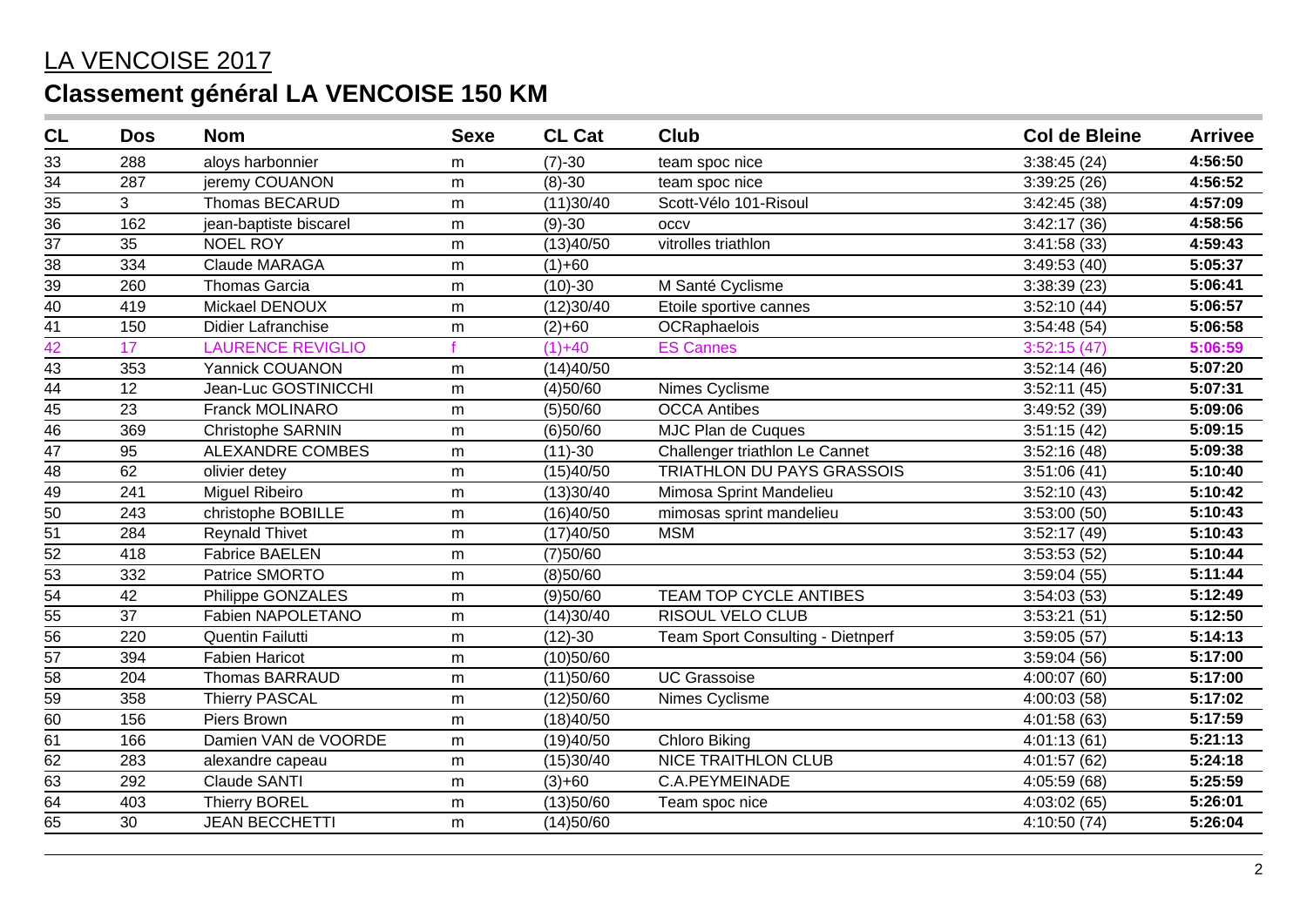| 5:28:03<br>66<br>55<br>Luigi Astorri<br>(20)40/50<br>4:05:26 (67)<br>m<br>67<br>265<br>Roberto Rogate<br>(15)50/60<br><b>Cassinis Cycling Team</b><br>4:07:03 (70)<br>5:28:03<br>m<br>$\overline{68}$<br>5:28:05<br>152<br>Jean-Christophe Orban<br>(21)40/50<br>4:00:07 (59)<br>m<br>$\overline{69}$<br>5:28:54<br>173<br>Patric BOSETTI<br>(22)40/50<br>4:07:48 (72)<br>m<br>70<br>5:30:00<br>56<br>(16)30/40<br>Triathlon du Pays Grassois<br><b>Baptiste GUYARD</b><br>4:05:00 (66)<br>m<br>$\overline{71}$<br>142<br>(16)50/60<br><b>Union Cycliste Grassoise</b><br>4:12:18 (84)<br>5:30:12<br>eric Gastaud<br>m<br>$\overline{72}$<br>5:31:02<br>116<br>$(1)-40$<br>VC la pomme marseille<br>4:02:30(64)<br>charlene camin<br>$\overline{73}$<br>363<br>Wiho PREUN<br>(17)50/60<br>St Jeannet<br>4:11:10 (76)<br>5:31:47<br>m<br>5:31:53<br>74<br>MARCELLO PALLANCA<br>4:12:04 (79)<br>414<br>(23)40/50<br>m<br>$\overline{75}$<br>5:31:55<br>268<br>Jeremie Ghigo<br>$(13)-30$<br>Triathlon du pays grassois<br>4:06:03 (69)<br>m<br>$\overline{76}$<br>5:31:58<br><b>GIUSEPPE BLASCO</b><br>411<br>(18)50/60<br>4:08:23 (73)<br>m<br>$\overline{77}$<br><b>Cyclo Club Cagnois</b><br>118<br>René GALLEZOT<br>$\overline{0}$<br>5:32:04<br>(2)<br>4:12:13 (82)<br>$\overline{78}$<br><b>DRAGUIGNAN TRIATHLON</b><br>5:32:26<br>170<br><b>DAVID SANCHEZ</b><br>(24)40/50<br>4:07:47 (71)<br>m<br>$\overline{79}$<br>34<br>Daniel Blanche<br>AS des Baous<br>5:33:16<br>(19)50/60<br>4:11:11(77)<br>m<br>80<br>5:33:44<br>Mylène LEGRAND<br>Magnan Bornala Cyclisme<br>4:12:12 (81)<br>296<br>$(2)+40$<br>$\overline{81}$<br>270<br>NICOLAS PERRIN<br>5:36:11<br>(17)30/40<br>4:17:46 (92)<br>m<br>$\overline{82}$<br><b>Sprinter Club Nice</b><br>5:37:10<br>190<br>Olivier MUZIO<br>(20)50/60<br>4:12:13 (83)<br>m<br>$\overline{83}$<br>376<br>Arnaud WODEY<br>(21)50/60<br>5:37:59<br>Nimes Cyclisme<br>4:18:06 (94)<br>m<br>$\overline{84}$<br>5:37:59<br>44<br>Dominique PAILHES<br>(22)50/60<br>4:12:05 (80)<br>m<br>$\frac{85}{86}$<br>78<br>serge NAVARRO<br>Velo Club de Port de Bouc<br>4:17:55 (93)<br>5:38:04<br>(23)50/60<br>m<br>72<br>5:38:46<br>Juana Paola Macedo Abregu<br>4:17:09 (90)<br>$(3)+40$<br><b>Cassinis Cycling Team</b><br>87<br><b>ASD Cassinis Cycling Team</b><br>5:38:46<br>128<br>Gabriele Insabato<br>(18)30/40<br>4:17:12 (91)<br>m<br>$\overline{88}$<br>5:39:28<br>103<br><b>USATriathlon</b><br>4:16:01 (87)<br>(24)50/60<br>pascal serres<br>m<br>$\overline{89}$<br><b>Gilles RINFRAY</b><br>5:40:52<br>350<br>(25)50/60<br>m<br>$\overline{90}$<br>5:41:43<br>4:16:27 (88)<br>154<br>Matthew PEGRUM<br>(25)40/50<br><b>SPCOC Cyclotourisme</b><br>m<br>$\overline{91}$<br>362<br><b>ESLV</b><br>5:42:40<br>Georges CABRIT<br>(26)50/60<br>4:18:39 (96)<br>m<br>$\overline{92}$<br>5:42:52<br>359<br><b>JJ CABROL</b><br><b>ESC Luberon</b><br>(27)50/60<br>4:12:58 (85)<br>m<br>$\overline{93}$<br>297<br><b>NICOLAS LEGRAND</b><br>5:43:22<br>(26)40/50<br>Magnan Bornala Cyclisme<br>4:15:41 (86)<br>m<br>$\overline{94}$<br>5:43:56<br>259<br>fred tordo<br>4:21:06 (100)<br>(27)40/50<br>us cagnes vtt<br>m<br>$\overline{95}$<br>ASD CICLISTICA OSPEDALETTI BICISPORT<br>5:44:25<br>145<br>Silvano Lo Curto<br>(28)50/60<br>4:17:00 (89)<br>m<br>$\overline{96}$<br>5:46:25<br>252<br>Johny Wildschutz<br>(29)50/60<br>4:18:32 (95)<br>m<br>$\overline{97}$<br>5:47:32<br>70<br>roberto prezioso<br>(28)40/50<br>Cassinis Cycling Team<br>4:19:20 (98)<br>m<br>$\overline{98}$<br>236<br>5:47:33<br>Thierry ROLANT<br>La Colle sur Loup<br>(30)50/60<br>4:24:05 (102)<br>m | CL | <b>Dos</b> | <b>Nom</b> | <b>Sexe</b> | <b>CL Cat</b> | <b>Club</b> | <b>Col de Bleine</b> | <b>Arrivee</b> |
|-----------------------------------------------------------------------------------------------------------------------------------------------------------------------------------------------------------------------------------------------------------------------------------------------------------------------------------------------------------------------------------------------------------------------------------------------------------------------------------------------------------------------------------------------------------------------------------------------------------------------------------------------------------------------------------------------------------------------------------------------------------------------------------------------------------------------------------------------------------------------------------------------------------------------------------------------------------------------------------------------------------------------------------------------------------------------------------------------------------------------------------------------------------------------------------------------------------------------------------------------------------------------------------------------------------------------------------------------------------------------------------------------------------------------------------------------------------------------------------------------------------------------------------------------------------------------------------------------------------------------------------------------------------------------------------------------------------------------------------------------------------------------------------------------------------------------------------------------------------------------------------------------------------------------------------------------------------------------------------------------------------------------------------------------------------------------------------------------------------------------------------------------------------------------------------------------------------------------------------------------------------------------------------------------------------------------------------------------------------------------------------------------------------------------------------------------------------------------------------------------------------------------------------------------------------------------------------------------------------------------------------------------------------------------------------------------------------------------------------------------------------------------------------------------------------------------------------------------------------------------------------------------------------------------------------------------------------------------------------------------------------------------------------------------------------------------------------------------------------------------------------------------------------------------------------------------------------------------------------------------------------------------------------------------------------------------------------------------------------------------------------------------------------------------------------------------------------------------------------------------------------------------------------------------------------------------------------------------------------------------------------|----|------------|------------|-------------|---------------|-------------|----------------------|----------------|
|                                                                                                                                                                                                                                                                                                                                                                                                                                                                                                                                                                                                                                                                                                                                                                                                                                                                                                                                                                                                                                                                                                                                                                                                                                                                                                                                                                                                                                                                                                                                                                                                                                                                                                                                                                                                                                                                                                                                                                                                                                                                                                                                                                                                                                                                                                                                                                                                                                                                                                                                                                                                                                                                                                                                                                                                                                                                                                                                                                                                                                                                                                                                                                                                                                                                                                                                                                                                                                                                                                                                                                                                                                   |    |            |            |             |               |             |                      |                |
|                                                                                                                                                                                                                                                                                                                                                                                                                                                                                                                                                                                                                                                                                                                                                                                                                                                                                                                                                                                                                                                                                                                                                                                                                                                                                                                                                                                                                                                                                                                                                                                                                                                                                                                                                                                                                                                                                                                                                                                                                                                                                                                                                                                                                                                                                                                                                                                                                                                                                                                                                                                                                                                                                                                                                                                                                                                                                                                                                                                                                                                                                                                                                                                                                                                                                                                                                                                                                                                                                                                                                                                                                                   |    |            |            |             |               |             |                      |                |
|                                                                                                                                                                                                                                                                                                                                                                                                                                                                                                                                                                                                                                                                                                                                                                                                                                                                                                                                                                                                                                                                                                                                                                                                                                                                                                                                                                                                                                                                                                                                                                                                                                                                                                                                                                                                                                                                                                                                                                                                                                                                                                                                                                                                                                                                                                                                                                                                                                                                                                                                                                                                                                                                                                                                                                                                                                                                                                                                                                                                                                                                                                                                                                                                                                                                                                                                                                                                                                                                                                                                                                                                                                   |    |            |            |             |               |             |                      |                |
|                                                                                                                                                                                                                                                                                                                                                                                                                                                                                                                                                                                                                                                                                                                                                                                                                                                                                                                                                                                                                                                                                                                                                                                                                                                                                                                                                                                                                                                                                                                                                                                                                                                                                                                                                                                                                                                                                                                                                                                                                                                                                                                                                                                                                                                                                                                                                                                                                                                                                                                                                                                                                                                                                                                                                                                                                                                                                                                                                                                                                                                                                                                                                                                                                                                                                                                                                                                                                                                                                                                                                                                                                                   |    |            |            |             |               |             |                      |                |
|                                                                                                                                                                                                                                                                                                                                                                                                                                                                                                                                                                                                                                                                                                                                                                                                                                                                                                                                                                                                                                                                                                                                                                                                                                                                                                                                                                                                                                                                                                                                                                                                                                                                                                                                                                                                                                                                                                                                                                                                                                                                                                                                                                                                                                                                                                                                                                                                                                                                                                                                                                                                                                                                                                                                                                                                                                                                                                                                                                                                                                                                                                                                                                                                                                                                                                                                                                                                                                                                                                                                                                                                                                   |    |            |            |             |               |             |                      |                |
|                                                                                                                                                                                                                                                                                                                                                                                                                                                                                                                                                                                                                                                                                                                                                                                                                                                                                                                                                                                                                                                                                                                                                                                                                                                                                                                                                                                                                                                                                                                                                                                                                                                                                                                                                                                                                                                                                                                                                                                                                                                                                                                                                                                                                                                                                                                                                                                                                                                                                                                                                                                                                                                                                                                                                                                                                                                                                                                                                                                                                                                                                                                                                                                                                                                                                                                                                                                                                                                                                                                                                                                                                                   |    |            |            |             |               |             |                      |                |
|                                                                                                                                                                                                                                                                                                                                                                                                                                                                                                                                                                                                                                                                                                                                                                                                                                                                                                                                                                                                                                                                                                                                                                                                                                                                                                                                                                                                                                                                                                                                                                                                                                                                                                                                                                                                                                                                                                                                                                                                                                                                                                                                                                                                                                                                                                                                                                                                                                                                                                                                                                                                                                                                                                                                                                                                                                                                                                                                                                                                                                                                                                                                                                                                                                                                                                                                                                                                                                                                                                                                                                                                                                   |    |            |            |             |               |             |                      |                |
|                                                                                                                                                                                                                                                                                                                                                                                                                                                                                                                                                                                                                                                                                                                                                                                                                                                                                                                                                                                                                                                                                                                                                                                                                                                                                                                                                                                                                                                                                                                                                                                                                                                                                                                                                                                                                                                                                                                                                                                                                                                                                                                                                                                                                                                                                                                                                                                                                                                                                                                                                                                                                                                                                                                                                                                                                                                                                                                                                                                                                                                                                                                                                                                                                                                                                                                                                                                                                                                                                                                                                                                                                                   |    |            |            |             |               |             |                      |                |
|                                                                                                                                                                                                                                                                                                                                                                                                                                                                                                                                                                                                                                                                                                                                                                                                                                                                                                                                                                                                                                                                                                                                                                                                                                                                                                                                                                                                                                                                                                                                                                                                                                                                                                                                                                                                                                                                                                                                                                                                                                                                                                                                                                                                                                                                                                                                                                                                                                                                                                                                                                                                                                                                                                                                                                                                                                                                                                                                                                                                                                                                                                                                                                                                                                                                                                                                                                                                                                                                                                                                                                                                                                   |    |            |            |             |               |             |                      |                |
|                                                                                                                                                                                                                                                                                                                                                                                                                                                                                                                                                                                                                                                                                                                                                                                                                                                                                                                                                                                                                                                                                                                                                                                                                                                                                                                                                                                                                                                                                                                                                                                                                                                                                                                                                                                                                                                                                                                                                                                                                                                                                                                                                                                                                                                                                                                                                                                                                                                                                                                                                                                                                                                                                                                                                                                                                                                                                                                                                                                                                                                                                                                                                                                                                                                                                                                                                                                                                                                                                                                                                                                                                                   |    |            |            |             |               |             |                      |                |
|                                                                                                                                                                                                                                                                                                                                                                                                                                                                                                                                                                                                                                                                                                                                                                                                                                                                                                                                                                                                                                                                                                                                                                                                                                                                                                                                                                                                                                                                                                                                                                                                                                                                                                                                                                                                                                                                                                                                                                                                                                                                                                                                                                                                                                                                                                                                                                                                                                                                                                                                                                                                                                                                                                                                                                                                                                                                                                                                                                                                                                                                                                                                                                                                                                                                                                                                                                                                                                                                                                                                                                                                                                   |    |            |            |             |               |             |                      |                |
|                                                                                                                                                                                                                                                                                                                                                                                                                                                                                                                                                                                                                                                                                                                                                                                                                                                                                                                                                                                                                                                                                                                                                                                                                                                                                                                                                                                                                                                                                                                                                                                                                                                                                                                                                                                                                                                                                                                                                                                                                                                                                                                                                                                                                                                                                                                                                                                                                                                                                                                                                                                                                                                                                                                                                                                                                                                                                                                                                                                                                                                                                                                                                                                                                                                                                                                                                                                                                                                                                                                                                                                                                                   |    |            |            |             |               |             |                      |                |
|                                                                                                                                                                                                                                                                                                                                                                                                                                                                                                                                                                                                                                                                                                                                                                                                                                                                                                                                                                                                                                                                                                                                                                                                                                                                                                                                                                                                                                                                                                                                                                                                                                                                                                                                                                                                                                                                                                                                                                                                                                                                                                                                                                                                                                                                                                                                                                                                                                                                                                                                                                                                                                                                                                                                                                                                                                                                                                                                                                                                                                                                                                                                                                                                                                                                                                                                                                                                                                                                                                                                                                                                                                   |    |            |            |             |               |             |                      |                |
|                                                                                                                                                                                                                                                                                                                                                                                                                                                                                                                                                                                                                                                                                                                                                                                                                                                                                                                                                                                                                                                                                                                                                                                                                                                                                                                                                                                                                                                                                                                                                                                                                                                                                                                                                                                                                                                                                                                                                                                                                                                                                                                                                                                                                                                                                                                                                                                                                                                                                                                                                                                                                                                                                                                                                                                                                                                                                                                                                                                                                                                                                                                                                                                                                                                                                                                                                                                                                                                                                                                                                                                                                                   |    |            |            |             |               |             |                      |                |
|                                                                                                                                                                                                                                                                                                                                                                                                                                                                                                                                                                                                                                                                                                                                                                                                                                                                                                                                                                                                                                                                                                                                                                                                                                                                                                                                                                                                                                                                                                                                                                                                                                                                                                                                                                                                                                                                                                                                                                                                                                                                                                                                                                                                                                                                                                                                                                                                                                                                                                                                                                                                                                                                                                                                                                                                                                                                                                                                                                                                                                                                                                                                                                                                                                                                                                                                                                                                                                                                                                                                                                                                                                   |    |            |            |             |               |             |                      |                |
|                                                                                                                                                                                                                                                                                                                                                                                                                                                                                                                                                                                                                                                                                                                                                                                                                                                                                                                                                                                                                                                                                                                                                                                                                                                                                                                                                                                                                                                                                                                                                                                                                                                                                                                                                                                                                                                                                                                                                                                                                                                                                                                                                                                                                                                                                                                                                                                                                                                                                                                                                                                                                                                                                                                                                                                                                                                                                                                                                                                                                                                                                                                                                                                                                                                                                                                                                                                                                                                                                                                                                                                                                                   |    |            |            |             |               |             |                      |                |
|                                                                                                                                                                                                                                                                                                                                                                                                                                                                                                                                                                                                                                                                                                                                                                                                                                                                                                                                                                                                                                                                                                                                                                                                                                                                                                                                                                                                                                                                                                                                                                                                                                                                                                                                                                                                                                                                                                                                                                                                                                                                                                                                                                                                                                                                                                                                                                                                                                                                                                                                                                                                                                                                                                                                                                                                                                                                                                                                                                                                                                                                                                                                                                                                                                                                                                                                                                                                                                                                                                                                                                                                                                   |    |            |            |             |               |             |                      |                |
|                                                                                                                                                                                                                                                                                                                                                                                                                                                                                                                                                                                                                                                                                                                                                                                                                                                                                                                                                                                                                                                                                                                                                                                                                                                                                                                                                                                                                                                                                                                                                                                                                                                                                                                                                                                                                                                                                                                                                                                                                                                                                                                                                                                                                                                                                                                                                                                                                                                                                                                                                                                                                                                                                                                                                                                                                                                                                                                                                                                                                                                                                                                                                                                                                                                                                                                                                                                                                                                                                                                                                                                                                                   |    |            |            |             |               |             |                      |                |
|                                                                                                                                                                                                                                                                                                                                                                                                                                                                                                                                                                                                                                                                                                                                                                                                                                                                                                                                                                                                                                                                                                                                                                                                                                                                                                                                                                                                                                                                                                                                                                                                                                                                                                                                                                                                                                                                                                                                                                                                                                                                                                                                                                                                                                                                                                                                                                                                                                                                                                                                                                                                                                                                                                                                                                                                                                                                                                                                                                                                                                                                                                                                                                                                                                                                                                                                                                                                                                                                                                                                                                                                                                   |    |            |            |             |               |             |                      |                |
|                                                                                                                                                                                                                                                                                                                                                                                                                                                                                                                                                                                                                                                                                                                                                                                                                                                                                                                                                                                                                                                                                                                                                                                                                                                                                                                                                                                                                                                                                                                                                                                                                                                                                                                                                                                                                                                                                                                                                                                                                                                                                                                                                                                                                                                                                                                                                                                                                                                                                                                                                                                                                                                                                                                                                                                                                                                                                                                                                                                                                                                                                                                                                                                                                                                                                                                                                                                                                                                                                                                                                                                                                                   |    |            |            |             |               |             |                      |                |
|                                                                                                                                                                                                                                                                                                                                                                                                                                                                                                                                                                                                                                                                                                                                                                                                                                                                                                                                                                                                                                                                                                                                                                                                                                                                                                                                                                                                                                                                                                                                                                                                                                                                                                                                                                                                                                                                                                                                                                                                                                                                                                                                                                                                                                                                                                                                                                                                                                                                                                                                                                                                                                                                                                                                                                                                                                                                                                                                                                                                                                                                                                                                                                                                                                                                                                                                                                                                                                                                                                                                                                                                                                   |    |            |            |             |               |             |                      |                |
|                                                                                                                                                                                                                                                                                                                                                                                                                                                                                                                                                                                                                                                                                                                                                                                                                                                                                                                                                                                                                                                                                                                                                                                                                                                                                                                                                                                                                                                                                                                                                                                                                                                                                                                                                                                                                                                                                                                                                                                                                                                                                                                                                                                                                                                                                                                                                                                                                                                                                                                                                                                                                                                                                                                                                                                                                                                                                                                                                                                                                                                                                                                                                                                                                                                                                                                                                                                                                                                                                                                                                                                                                                   |    |            |            |             |               |             |                      |                |
|                                                                                                                                                                                                                                                                                                                                                                                                                                                                                                                                                                                                                                                                                                                                                                                                                                                                                                                                                                                                                                                                                                                                                                                                                                                                                                                                                                                                                                                                                                                                                                                                                                                                                                                                                                                                                                                                                                                                                                                                                                                                                                                                                                                                                                                                                                                                                                                                                                                                                                                                                                                                                                                                                                                                                                                                                                                                                                                                                                                                                                                                                                                                                                                                                                                                                                                                                                                                                                                                                                                                                                                                                                   |    |            |            |             |               |             |                      |                |
|                                                                                                                                                                                                                                                                                                                                                                                                                                                                                                                                                                                                                                                                                                                                                                                                                                                                                                                                                                                                                                                                                                                                                                                                                                                                                                                                                                                                                                                                                                                                                                                                                                                                                                                                                                                                                                                                                                                                                                                                                                                                                                                                                                                                                                                                                                                                                                                                                                                                                                                                                                                                                                                                                                                                                                                                                                                                                                                                                                                                                                                                                                                                                                                                                                                                                                                                                                                                                                                                                                                                                                                                                                   |    |            |            |             |               |             |                      |                |
|                                                                                                                                                                                                                                                                                                                                                                                                                                                                                                                                                                                                                                                                                                                                                                                                                                                                                                                                                                                                                                                                                                                                                                                                                                                                                                                                                                                                                                                                                                                                                                                                                                                                                                                                                                                                                                                                                                                                                                                                                                                                                                                                                                                                                                                                                                                                                                                                                                                                                                                                                                                                                                                                                                                                                                                                                                                                                                                                                                                                                                                                                                                                                                                                                                                                                                                                                                                                                                                                                                                                                                                                                                   |    |            |            |             |               |             |                      |                |
|                                                                                                                                                                                                                                                                                                                                                                                                                                                                                                                                                                                                                                                                                                                                                                                                                                                                                                                                                                                                                                                                                                                                                                                                                                                                                                                                                                                                                                                                                                                                                                                                                                                                                                                                                                                                                                                                                                                                                                                                                                                                                                                                                                                                                                                                                                                                                                                                                                                                                                                                                                                                                                                                                                                                                                                                                                                                                                                                                                                                                                                                                                                                                                                                                                                                                                                                                                                                                                                                                                                                                                                                                                   |    |            |            |             |               |             |                      |                |
|                                                                                                                                                                                                                                                                                                                                                                                                                                                                                                                                                                                                                                                                                                                                                                                                                                                                                                                                                                                                                                                                                                                                                                                                                                                                                                                                                                                                                                                                                                                                                                                                                                                                                                                                                                                                                                                                                                                                                                                                                                                                                                                                                                                                                                                                                                                                                                                                                                                                                                                                                                                                                                                                                                                                                                                                                                                                                                                                                                                                                                                                                                                                                                                                                                                                                                                                                                                                                                                                                                                                                                                                                                   |    |            |            |             |               |             |                      |                |
|                                                                                                                                                                                                                                                                                                                                                                                                                                                                                                                                                                                                                                                                                                                                                                                                                                                                                                                                                                                                                                                                                                                                                                                                                                                                                                                                                                                                                                                                                                                                                                                                                                                                                                                                                                                                                                                                                                                                                                                                                                                                                                                                                                                                                                                                                                                                                                                                                                                                                                                                                                                                                                                                                                                                                                                                                                                                                                                                                                                                                                                                                                                                                                                                                                                                                                                                                                                                                                                                                                                                                                                                                                   |    |            |            |             |               |             |                      |                |
|                                                                                                                                                                                                                                                                                                                                                                                                                                                                                                                                                                                                                                                                                                                                                                                                                                                                                                                                                                                                                                                                                                                                                                                                                                                                                                                                                                                                                                                                                                                                                                                                                                                                                                                                                                                                                                                                                                                                                                                                                                                                                                                                                                                                                                                                                                                                                                                                                                                                                                                                                                                                                                                                                                                                                                                                                                                                                                                                                                                                                                                                                                                                                                                                                                                                                                                                                                                                                                                                                                                                                                                                                                   |    |            |            |             |               |             |                      |                |
|                                                                                                                                                                                                                                                                                                                                                                                                                                                                                                                                                                                                                                                                                                                                                                                                                                                                                                                                                                                                                                                                                                                                                                                                                                                                                                                                                                                                                                                                                                                                                                                                                                                                                                                                                                                                                                                                                                                                                                                                                                                                                                                                                                                                                                                                                                                                                                                                                                                                                                                                                                                                                                                                                                                                                                                                                                                                                                                                                                                                                                                                                                                                                                                                                                                                                                                                                                                                                                                                                                                                                                                                                                   |    |            |            |             |               |             |                      |                |
|                                                                                                                                                                                                                                                                                                                                                                                                                                                                                                                                                                                                                                                                                                                                                                                                                                                                                                                                                                                                                                                                                                                                                                                                                                                                                                                                                                                                                                                                                                                                                                                                                                                                                                                                                                                                                                                                                                                                                                                                                                                                                                                                                                                                                                                                                                                                                                                                                                                                                                                                                                                                                                                                                                                                                                                                                                                                                                                                                                                                                                                                                                                                                                                                                                                                                                                                                                                                                                                                                                                                                                                                                                   |    |            |            |             |               |             |                      |                |
|                                                                                                                                                                                                                                                                                                                                                                                                                                                                                                                                                                                                                                                                                                                                                                                                                                                                                                                                                                                                                                                                                                                                                                                                                                                                                                                                                                                                                                                                                                                                                                                                                                                                                                                                                                                                                                                                                                                                                                                                                                                                                                                                                                                                                                                                                                                                                                                                                                                                                                                                                                                                                                                                                                                                                                                                                                                                                                                                                                                                                                                                                                                                                                                                                                                                                                                                                                                                                                                                                                                                                                                                                                   |    |            |            |             |               |             |                      |                |
|                                                                                                                                                                                                                                                                                                                                                                                                                                                                                                                                                                                                                                                                                                                                                                                                                                                                                                                                                                                                                                                                                                                                                                                                                                                                                                                                                                                                                                                                                                                                                                                                                                                                                                                                                                                                                                                                                                                                                                                                                                                                                                                                                                                                                                                                                                                                                                                                                                                                                                                                                                                                                                                                                                                                                                                                                                                                                                                                                                                                                                                                                                                                                                                                                                                                                                                                                                                                                                                                                                                                                                                                                                   |    |            |            |             |               |             |                      |                |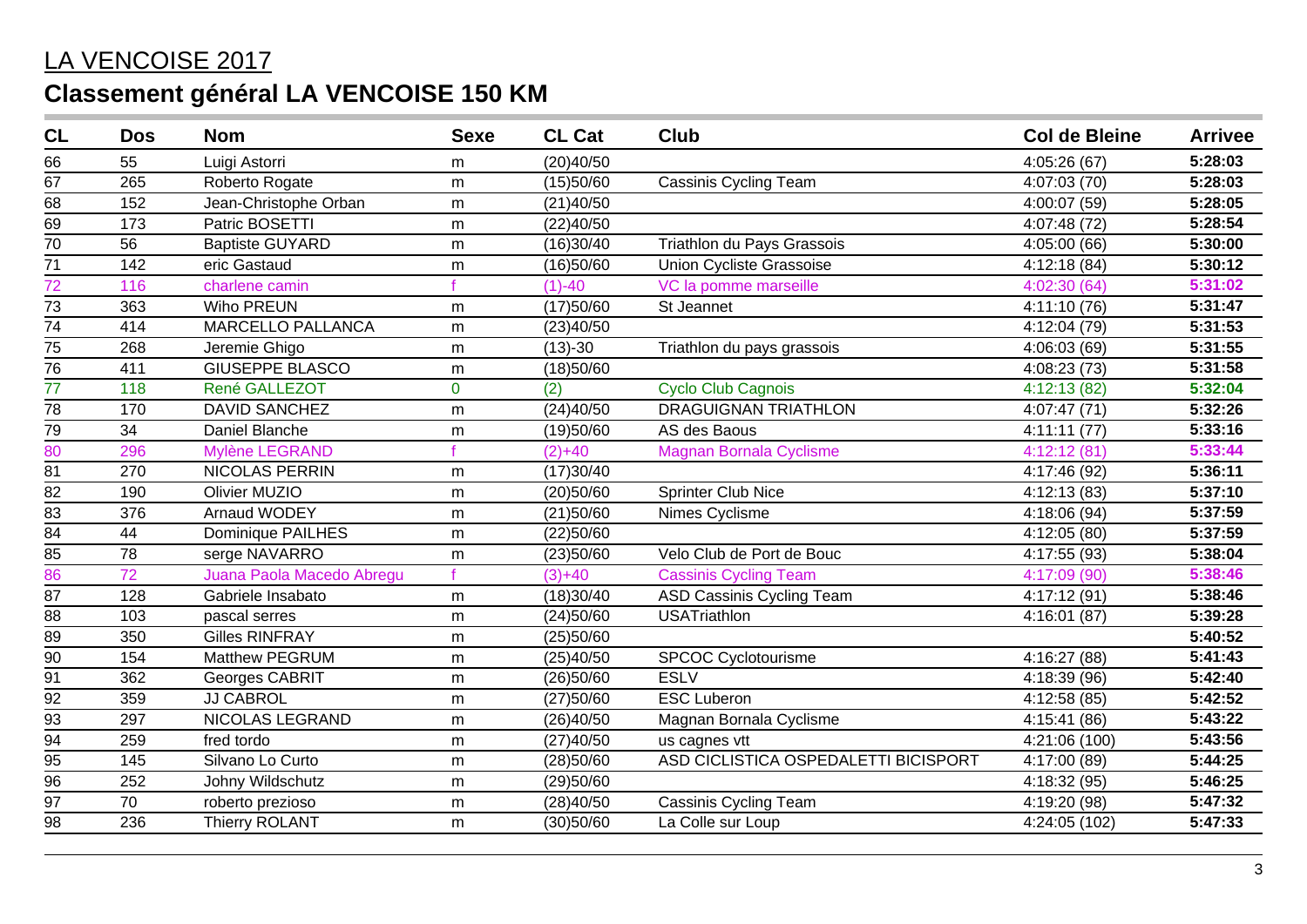| CL               | <b>Dos</b> | <b>Nom</b>                | <b>Sexe</b> | <b>CL Cat</b> | Club                             | <b>Col de Bleine</b> | <b>Arrivee</b> |
|------------------|------------|---------------------------|-------------|---------------|----------------------------------|----------------------|----------------|
| 99               | 84         | Sébastien ASSEMAT         | m           | (19)30/40     |                                  | 4:18:53 (97)         | 5:48:14        |
| 100              | 65         | mario cocco               | m           | (31)50/60     | Cassinis Cycling Team            | 4:19:40 (99)         | 5:48:55        |
| 101              | 187        | Frederic DELAGE           | m           | (29)40/50     | CS La Bouilladisse               | 4:23:54 (101)        | 5:50:18        |
| 102              | 114        | Vozzolo Giulio            | m           | (30)40/50     |                                  | 4:24:07 (103)        | 5:50:41        |
| 103              | 66         | Stefano Raguso            | m           | (31)40/50     | Cassinis Cycling Team            | 4:26:37 (104)        | 5:50:41        |
| 104              | 51         | Roland CIANCI             | m           | (32)50/60     | aucun                            | 4:26:51 (105)        | 5:50:46        |
| 105              | 191        | <b>Willy LENFANT</b>      | m           | $(4)+60$      | CA Peymeinade                    | 4:27:27 (106)        | 5:50:51        |
| 106              | 248        | frederic guiguet boulogne | m           | (32)40/50     |                                  | 4:31:23 (109)        | 5:53:10        |
| 107              | 249        | <b>Isabella Mitrotti</b>  |             | $(4)+40$      | <b>Cassinis Cycling Team</b>     | 4:28:08 (107)        | 5:55:10        |
| 108              | 47         | <b>Roland Salvati</b>     | m           | (33)50/60     |                                  | 4:31:56(110)         | 5:56:03        |
| 109              | 395        | Philippe PIOVANO          | m           | $(5)+60$      | <b>GSEM Nice</b>                 | 4:32:55 (112)        | 5:56:05        |
| 110              | 238        | Philippe CAVALIER         | m           | (33)40/50     | <b>Triathlon Pays Grassois</b>   | 4:35:10 (119)        | 5:56:17        |
| 111              | 225        | Fabien GREGO              | m           | (34)40/50     | <b>ANTIBES TRIATHLON</b>         | 4:36:24 (122)        | 5:56:35        |
| $\frac{1}{112}$  | 101        | <b>Guy CAMATTE</b>        | m           | $(6)+60$      | Vélo Sprint Biotois              | 4:33:42 (113)        | 5:57:10        |
| 113              | 345        | Frédéric TODESCHINI       | m           | (35)40/50     | <b>SL Vence</b>                  | 4:32:45 (111)        | 5:59:08        |
| 114              | 201        | <b>Richard ROBBINS</b>    | m           | $(7)+60$      | <b>ASVM Var Mer</b>              | 4:34:56 (118)        | 5:59:21        |
| 115              | 75         | <b>Vincent Barbet</b>     | m           | (36)40/50     | ThalesAleniaSpace                | 4:34:09 (115)        | 6:01:00        |
| 116              | 208        | <b>Eric FLATTET</b>       | m           | (34)50/60     | As des Baous                     | 4:35:33 (120)        | 6:02:43        |
| 117              | 349        | <b>Eric PRESI</b>         | m           | (35)50/60     |                                  | 4:34:47 (116)        | 6:02:43        |
| 118              | 244        | stephane cilluffo         | m           | (37)40/50     | Estérel mountainbike             | 4:33:42 (114)        | 6:03:36        |
| 119              | 373        | Jean-Christian JACOB      | m           | (36)50/60     | <b>ES Cannes</b>                 | 4:36:17 (121)        | 6:04:00        |
| 120              | 71         | Hervé Sabathé             | m           | (37)50/60     |                                  | 4:34:48 (117)        | 6:05:22        |
| 121              | 146        | Jean Delarbre             | m           | (38)50/60     | Velo club salindres              | 4:36:44 (123)        | 6:05:55        |
| 122              | 28         | Rémy Martin               | m           | (20)30/40     | <b>US CAGNES TRIATHLON</b>       | 4:40:15 (128)        | 6:08:58        |
| 123              | 361        | <b>Patrick HANSSENS</b>   | m           | $(8)+60$      |                                  | 4:44:04 (132)        | 6:09:08        |
| $\overline{124}$ | 237        | Herve LAURIOUX            | m           | (38)40/50     | <b>NTC</b>                       | 4:38:59 (127)        | 6:09:11        |
| 125              | 100        | denis neau                | m           | (39)50/60     | us cagnes triathlon              | 4:41:59 (130)        | 6:10:01        |
| 126              | 90         | MARIE-PIERRE CABANERO     | m           | (40)50/60     | US CAGNES TRIATHLON              | 4:41:14 (129)        | 6:10:01        |
| 127              | 423        | Julian TROUBRIDGE         | m           | (41)50/60     | Menton                           | 4:37:03 (125)        | 6:12:02        |
| 128              | 421        | Patrick LUCIDO            | m           | (42)50/60     | Menton                           | 4:37:03 (124)        | 6:12:02        |
| 129              | 127        | Valentina Causero         | m           | (39)40/50     | <b>ASD Cassinis Cycling Team</b> | 4:45:03 (134)        | 6:12:28        |
| 130              | 413        | <b>Aurore VACHIER</b>     |             | $(5)+40$      | Verdon oxygene                   | 4:45:37 (135)        | 6:13:29        |
| 131              | 98         | Georges Burcheri          | m           | (43)50/60     | Cavigal Nice Triathlon           | 4:47:31 (137)        | 6:16:10        |